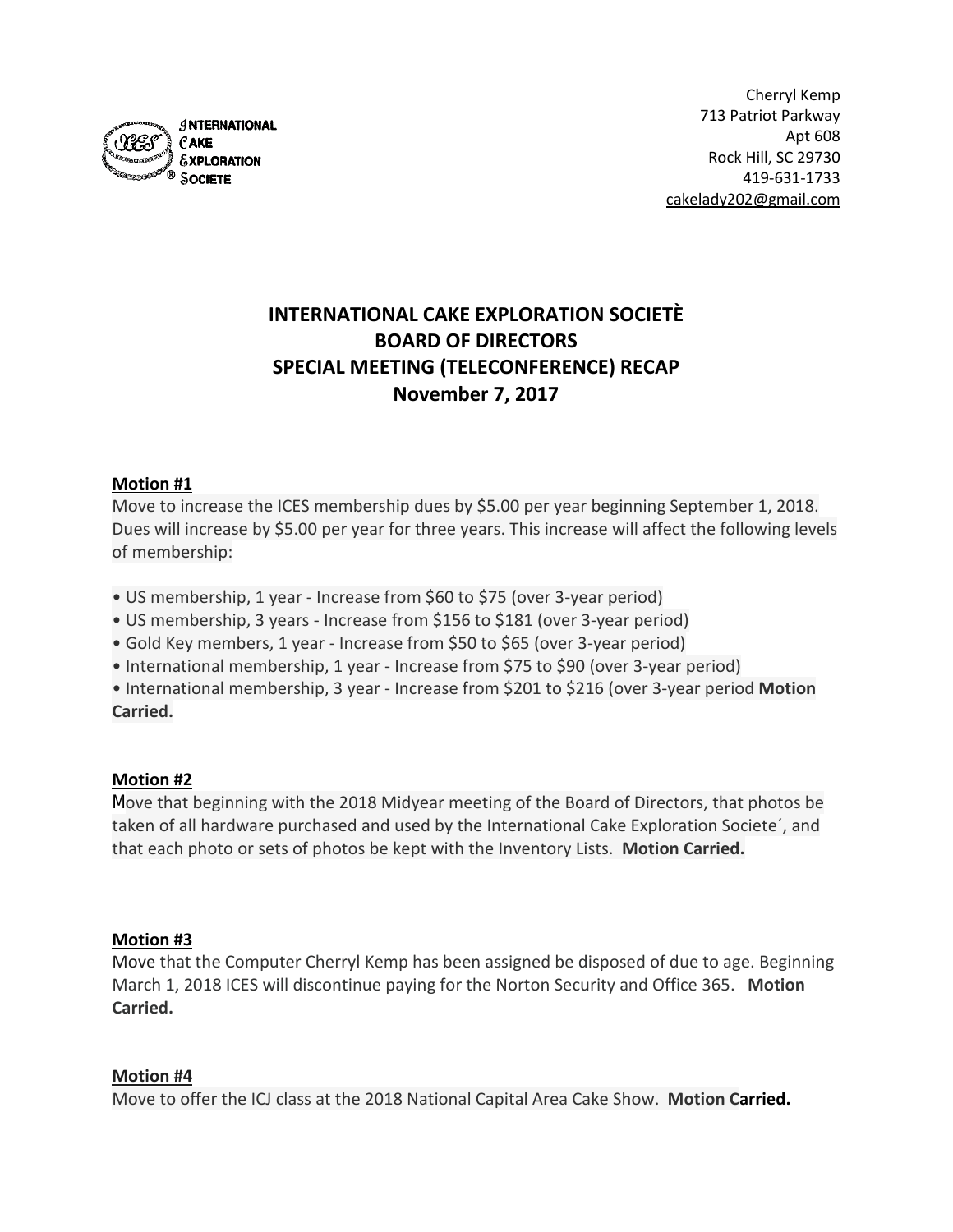# **Motion #5**

Move to offer Norman Davis the cost of the ICJ fee (\$150) as payment for the use of his shop for the ICJ class at the 2018 National Capital Area Cake Show. **Motion Carried**.

## **Motion #6**

Move to send the Welcome packets, which would include a "Welcome to ICES" letter or "Welcome Back to ICES" letter, and any additional information, in .pdf format via email for all members with email addresses. **Motion Carried.**

## **Motion #7**

Suzy Zimmermann moves to approve the pdf Membership Card ,that will be sent with the digital welcome packets. If the Member would like a plastic Membership Card, they would be available at Convention at no charge, or they can purchase one along with their registration for \$2.00 to cover the cost of mailing. **Motion Carried.**

## **Motion #8**

Move to amend Motion #29 (8-17) "The Logo Committee moves to approve "The Treasures of ICES" as the official slogan of the 2019 AR Convention and Show. To read: "Discover the Treasures of ICES" as the official slogan of the 2019 AR Convention and Show. **Motion Carried.**

## **Motion #9**

Move to approve the changes to the 2018 Ohio Tentative Show Schedule as presented. **Motion Carried.**

## **Motion #10**

Move to approve the 2019 AR Logo as submitted. **Motion Carried.**

## **Motion #11**

Move that all active Show Directors submit a detailed monthly report to the Board of Directors by the 20th of each month. This report must include all activities that took place in the preceding 30 days, by both the show directors, their committees and advisors. It must also include any short and long range plans and/or goals, recommendations for motions or form approval and questions for the Board. **Motion Carried.**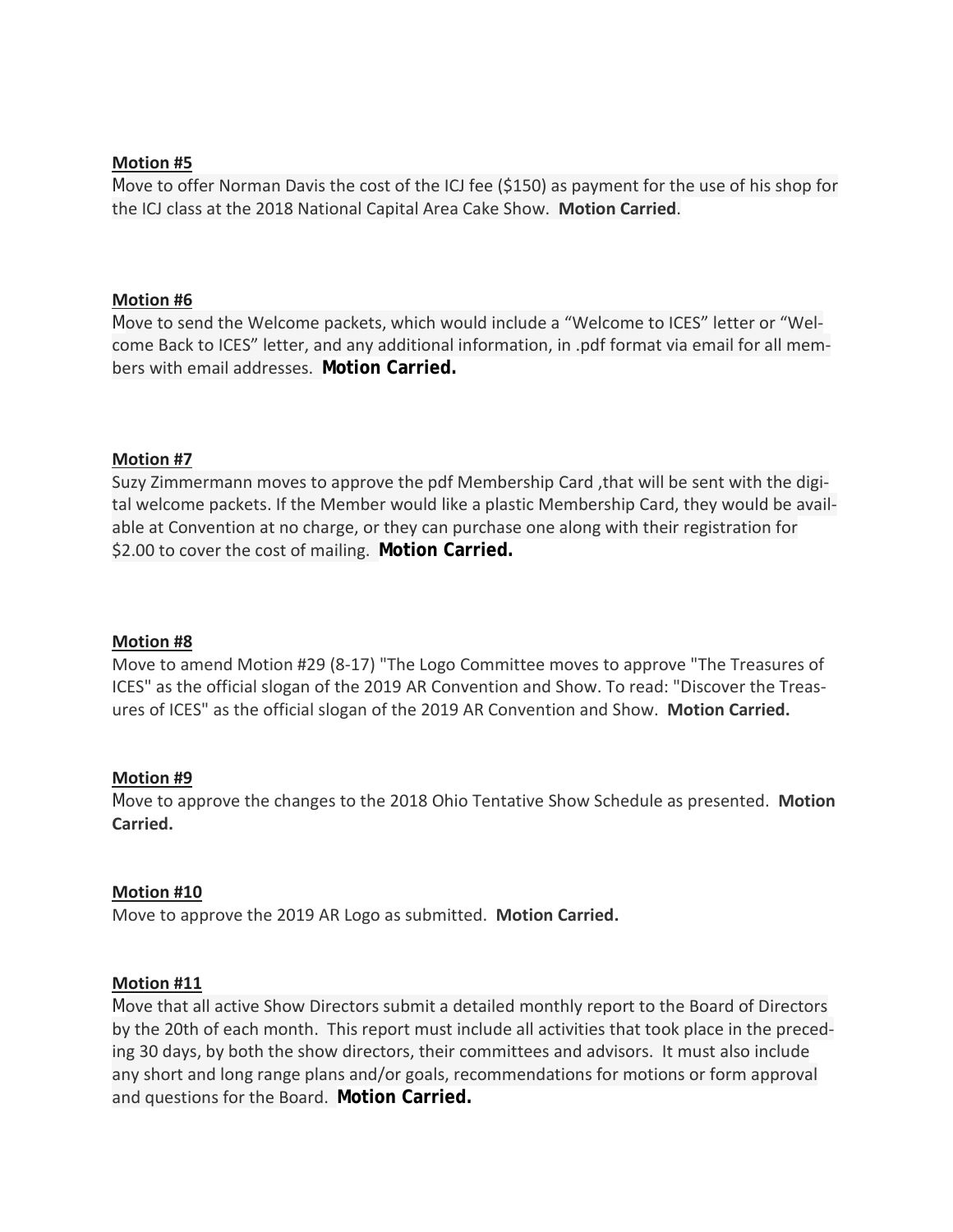# **Motion #12**

Move to accept the Show Directors Monthly Report Form. **Motion Carried.**

# **Motion #13**

Move that the Illinois, Iowa, Maryland, Michigan, Missouri, Ohio, Pennsylvania, Puerto Rico, Tennessee, Utah, Virginia, and Washington, Chapters of ICES submit, via email, copies of all financial records (bank statements, receipts, etc.) for the previous seven years (or since the chapter was approved if less than seven years) to the Budget and Finance Committee and the ICES Treasurer by February 1, 2018 to be audited. **Motion Carried.**

# **Motion #14**

Move to take from the table Motion #13 (9-2017). **Motion Carried.**

# **Motion #15**

Move to amend Motion #13 (9-2017) which reads; "The Certification Committee requests the removal of the ICJ guide off the non-secure website." to now read; "Jan Wolfe moves to separate the ICJ Guide into two sections: One for explaining the program, and how it works for Membership, interested parties, and Show Directors on the un-secure (public) side. On the secure (members only) side would be the classroom material for registered ICJ students." **Motion Carried.**

**Motion #16 Withdrawn**

# **Motion #17**

Move to approve the revised ICJ Show Training form. **Motion Carried.**

# **Motion #18**

Move to change the off-site fee from \$50 (Motion #28 (10-17)) to \$30. **Motion Carried.**

# **Motion #19 Withdrawn and referred to Bylaws Committee**